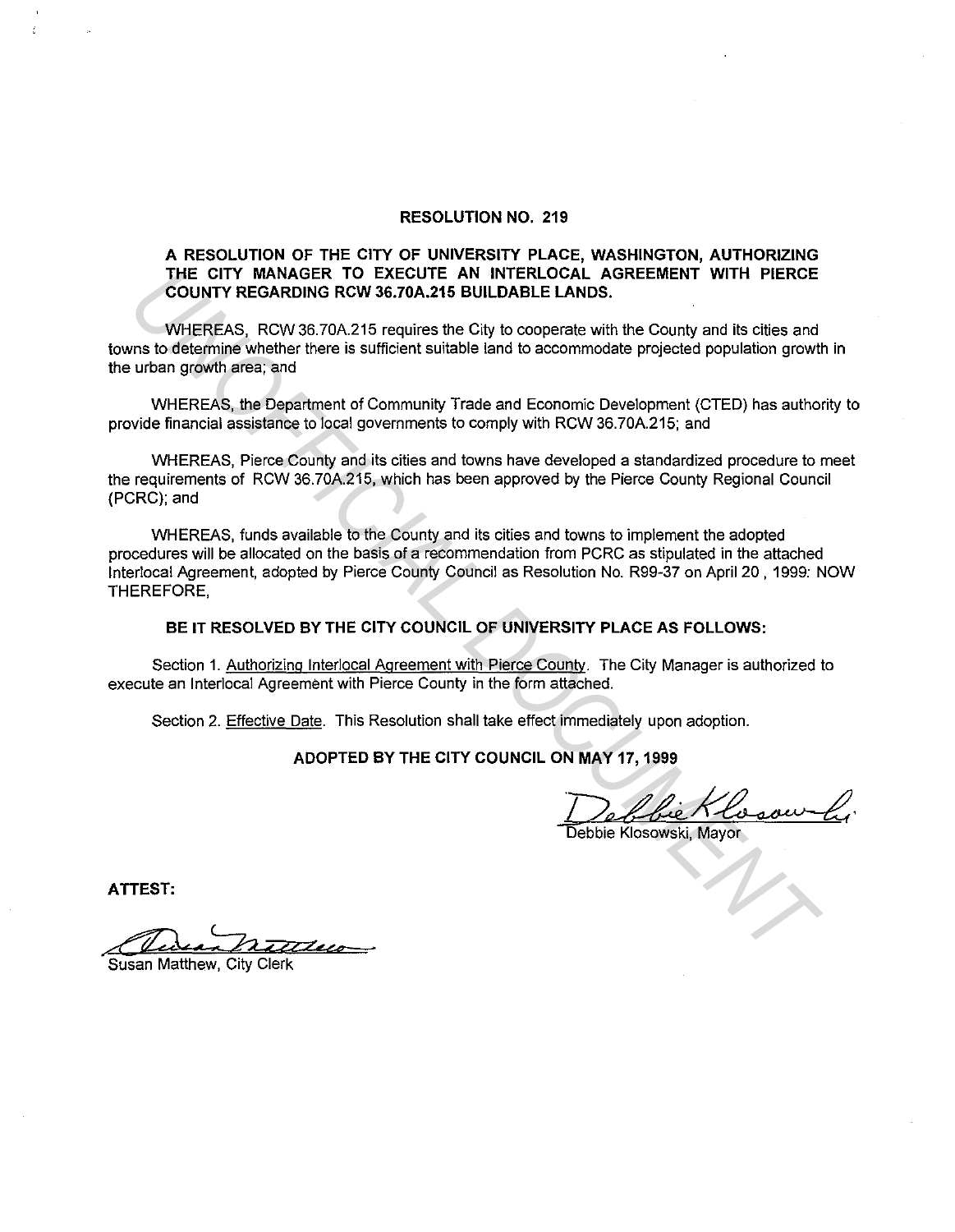| ı               |                                                                    | EXHIBIT "A" TO RESOLUTION NO. 1899-37                             |  |  |  |  |  |  |
|-----------------|--------------------------------------------------------------------|-------------------------------------------------------------------|--|--|--|--|--|--|
| 2               |                                                                    |                                                                   |  |  |  |  |  |  |
| з               |                                                                    |                                                                   |  |  |  |  |  |  |
| 4               |                                                                    |                                                                   |  |  |  |  |  |  |
| 5               |                                                                    |                                                                   |  |  |  |  |  |  |
| 6               | AN INTERLOCAL AGREEMENT BETWEEN PIERCE COUNTY AND THE CITY/TOWN OF |                                                                   |  |  |  |  |  |  |
| 7               | RELATING TO THE USE AND ALLOCATION OF GRANTS FOR                   |                                                                   |  |  |  |  |  |  |
| 8               | BUILDABLE LANDS EVALUATIONS UNDER REVISED CODE OF WASHINGTON (RCW) |                                                                   |  |  |  |  |  |  |
| $\mathbf{9}$    | 36.70A.215.                                                        |                                                                   |  |  |  |  |  |  |
| 10              |                                                                    |                                                                   |  |  |  |  |  |  |
| 11              |                                                                    |                                                                   |  |  |  |  |  |  |
| 12              |                                                                    |                                                                   |  |  |  |  |  |  |
| 13              |                                                                    |                                                                   |  |  |  |  |  |  |
| 14              |                                                                    |                                                                   |  |  |  |  |  |  |
| 15              |                                                                    | WHEREAS, RCW 36.70A.215 requires counties which are subject to    |  |  |  |  |  |  |
| 16              | the Growth Management Act, in consultation with their cities and   |                                                                   |  |  |  |  |  |  |
| 17 <sub>1</sub> |                                                                    | towns, to adopt a review and evaluation program which will, among |  |  |  |  |  |  |
| 18              | other things,                                                      |                                                                   |  |  |  |  |  |  |
| 19              |                                                                    |                                                                   |  |  |  |  |  |  |
| 20              | (a)                                                                | determine whether there is sufficient suitable land to            |  |  |  |  |  |  |
| 21              |                                                                    | accommodate projected population growth;                          |  |  |  |  |  |  |
| 22              |                                                                    |                                                                   |  |  |  |  |  |  |
| 23              | (b)                                                                | determine the actual density of housing that has been             |  |  |  |  |  |  |
| 24              |                                                                    | constructed and the actual amount of land that has been           |  |  |  |  |  |  |
| 25              |                                                                    | developed for commercial or industrial purposes within the        |  |  |  |  |  |  |
| 26              |                                                                    | urban growth areas since the adoption of the Comprehensive        |  |  |  |  |  |  |
| 27              |                                                                    | Plan or last periodic evaluation;                                 |  |  |  |  |  |  |
| 28              |                                                                    |                                                                   |  |  |  |  |  |  |

 $\sim$ 

Exhibit "A" Page 1 of 6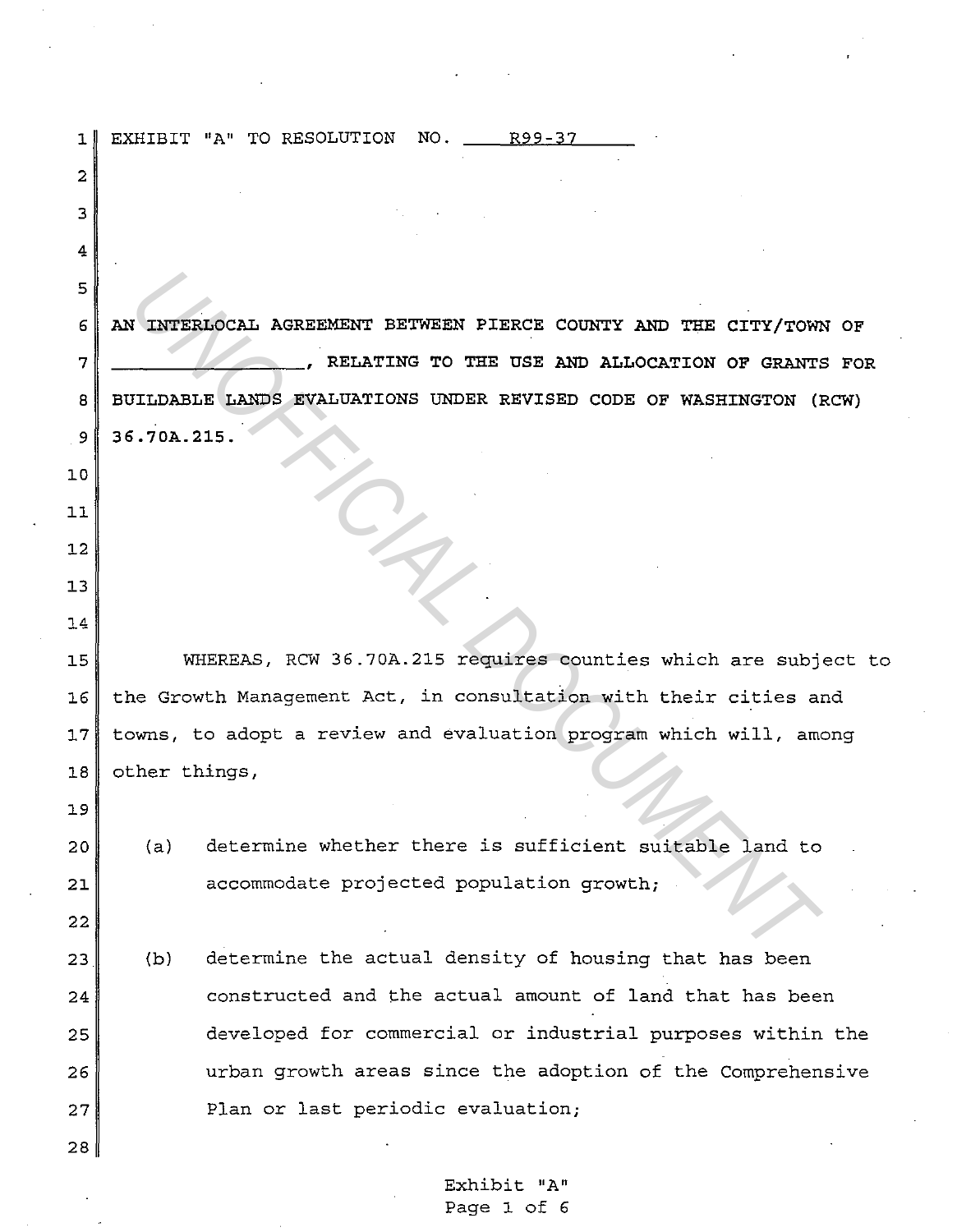**Exhibit** "A11 **to Resolution** No. **R99-37, continued** 

4

10

14

17

21

26

27

28

- $1\parallel$  (c) based on (b), determine the amount of land needed for 2 commercial growth, industrial growth and housing for the 3 remaining portion of the 20-year planning period; and
- $5$  (d) based on the above considerations, determine whether there  $6$  is any inconsistency between actual growth and the growth 7 that was envisioned in the County-Wide Planning Policies, 8 city and county comprehensive plans and development 9 **Paraguilations, and the Growth Management Act**; and (d) based on the above considerations, determine whether the sample is any inconsistency between actual growth and the growth and the growth and county comprehensive plans and development regulations, and the Growth Manage

11 WHEREAS, the Department of Community, Trade, and Economic 12 Development (CTED) provides grants to counties to carry out this 13 review and evaluation program; and

15 WHEREAS, Pierce County receives a yearly grant from CTED for 16 this purpose; and

18 WHEREAS, Pierce County and its cities and towns agree that 19 these grant monies would be best used if allocated in part to the 20 County and in part to its cities and towns; and

22 WHEREAS, the Pierce County Growth Management Coordinating  $23$  Committee (GMCC) is a technical subcommittee to the Pierce County 24 Regional Council (PCRC) and includes staff representatives from the 25 County and the cities and towns within it; and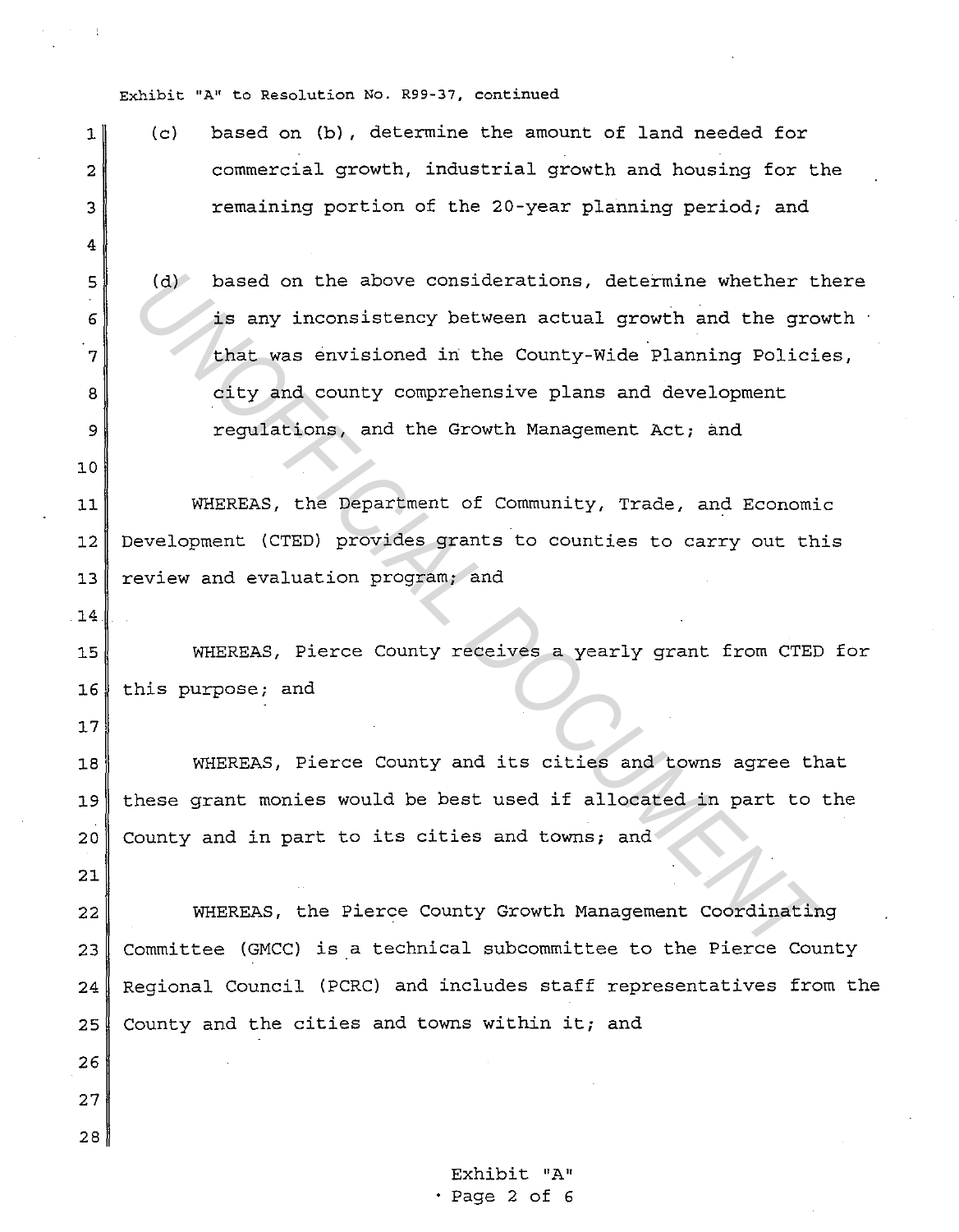#### **Exhibit 11A11 to Resolution No.** R99-37~·continued

1 WHEREAS, because of the expertise and broad representation of  $2$  the GMCC and PCRC, the decision as to how the grant funds should be  $3$  allocated and used should be made by the County on the recommendation 4 of the PCRC:

6 NOW, THEREFORE,

8 PURSUANT TO CHAPTER 39.34 RCW, THE INTERLOCAL COOPERATION ACT, 9 PIERCE COUNTY (COUNTY) AND THE CITY/TOWN OF \_\_\_\_\_\_\_(CITY/TOWN) 10 AGREE AS FOLLOWS:

11

15

18

5

7

 $12$  1. The County is the recipient of a yearly grant from CTED to 13 carry out the review and evaluation program set out in RCW 36.?0A.215 14 and summarized above.

16 2. The County will allocate these funds each year among 17 itself and its cities and towns in the following manner:

19 20 21 22 23 24 25 26 27 28 (a) By the date set by the County Executive, each city and town desiring an allocation of these grant funds for the applicable yearly cycle shall submit a proposed scope of work and requested allocation amount to the County Executive! and to the PCRC. The scope of work shall be consistent with RCW 36.?0A.215 and any applicable rules promulgated by CTED. Further, the scope of work should be designed to accomplish the tasks set out in the document entitled "Pierce County Buildable Lands Procedures for Collecting and Monitoring Data", as **NOW, THERBFORE,**<br>
PURSURANT TO CHAPTER 39.34 RCW, THE INTERIOCAL COOPERATION AC<br>
PURSURATY TO CHAPTER 39.34 RCW, THE INTERIOCAL COOPERATION AC<br>
ILENCE COUNTY (COUNTY) AND THE CITY/TOWN OF \_\_\_\_\_\_(CITY/TOWN)<br>
1. The County

> Exhibit "A" Page 3 of 6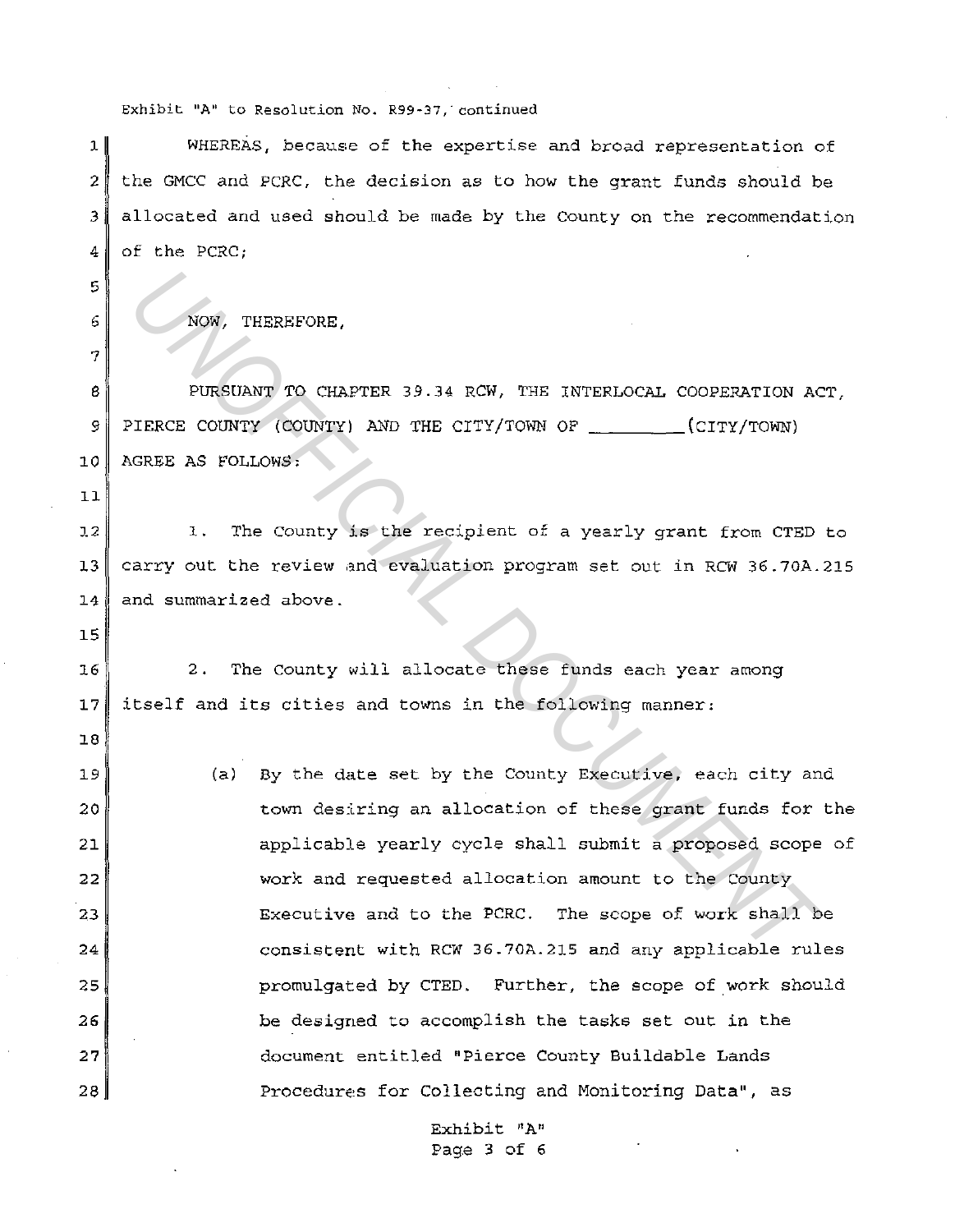Exhibit "A" to Resolution No. R99-37, continued

 $\sim$   $\sim$ 

| ı            | amended, by the Pierce County Planning and Land Services             |
|--------------|----------------------------------------------------------------------|
| $\mathbf{2}$ | Department with consultation from the Pierce County                  |
| 3            | Growth Management Coordinating Committee.                            |
| 4            |                                                                      |
| 5            | After receiving from PCRC its recommended allocation and<br>(b)      |
| 6            | scope of work for each jurisdiction, the County Council              |
| 7            | shall fix the amount to be allocated to and the scope of             |
| 8            | work for each city and town. The County Council is not               |
| 9            | bound by the decision of the PCRC, but shall give                    |
| 10           | considerable weight to its recommendation.                           |
| 11           |                                                                      |
| 12           | After the Council has made this decision, the County<br>(c)          |
| 13           | shall promptly distribute the allocation to each                     |
| 14           | jurisdiction after it has received the grant funds from              |
| 15           | CTED.                                                                |
| 16           |                                                                      |
| 17           | The County is under no obligation to distribute any grant<br>$2$ .   |
| 18           | funds until it has actually received the funds from CTED.            |
| 19           |                                                                      |
| 20           | The City/Town shall use any funds distributed under this<br>$3 -$    |
| 21           | Agreement as specified in the scope of work approved by the County,  |
| 22           | and consistently with Chapter 36.70A RCW, and any applicable rules.  |
| 23           |                                                                      |
| 24           | 4. The City/Town shall submit a status report to the Pierce          |
| 25           | County Planning and Land Services Department by June 30 of each year |
| 26           | documenting the tasks which were completed, pursuant to the scope of |
| 27           | work, with allocated funds during the prior twelve months.           |
| 28           |                                                                      |
|              |                                                                      |

 $\ddot{\phantom{a}}$ 

Exhibit "A" ·Page 4 of 6

 $\sim 10^{-1}$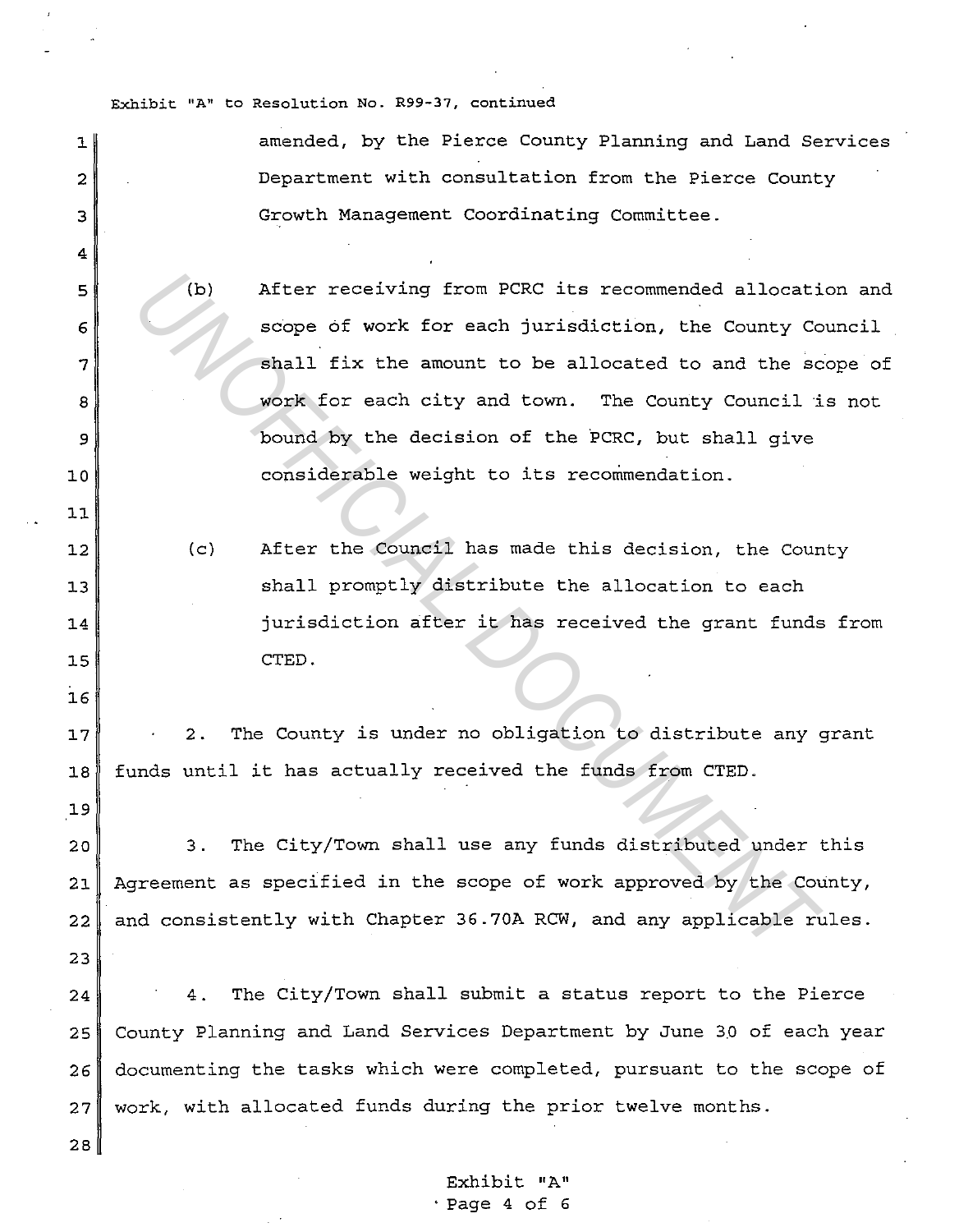Exhibit "A" to Resolution No. R99-37, continued

1<sup>1</sup> 5. The County may withhold any allocated funds from the 2 City/Town if the City/Town has used any previously allocated funds 3 inconsistently with the applicable scope of work, Chapter 36.70A RCW, 4 rules promulgated by CTED, or this Agreement.

**5.** This Agreement shall be effective on the date signed by both partics and shall continue in effect through December 31, 20 However, either party may terminate this Agreement for convenience 30 days notice to the other. 6 This Agreement shall be effective on the date signed by 7 both parties and shall continue in effect through December 31, 2002. 8 However, either party may terminate this Agreement for .convenience on 9 30 days notice to the other. If this Agreement is terminated for any 10 reason, the City/Town remains obligated to use any funds distributed 11 to it under this Agreement consistently with all of its terms. In 12 case of termination for any reason, the County is not obligated to 13 distribute any grant funds to the City/Town beyond those actually 14 distributed before the date of termination.

15

5

16 7. Any notices given to the County under this Agreement shall J.7 be given to the Pierce County Planning and Land Services Department 18 at 2401 South 35th Street, Tacoma, WA 98409-7490. Any notices given  $19$  to the City/Town under this Agreement shall be given to 20 in care of the City/Town.

21

22 8. This Agreement shall be governed by the laws of the State 23 of Washington. The venue for any legal action to enforce this 24 Agreement shall be Superior Court for Pierce County, Washington.

25 26

27

28